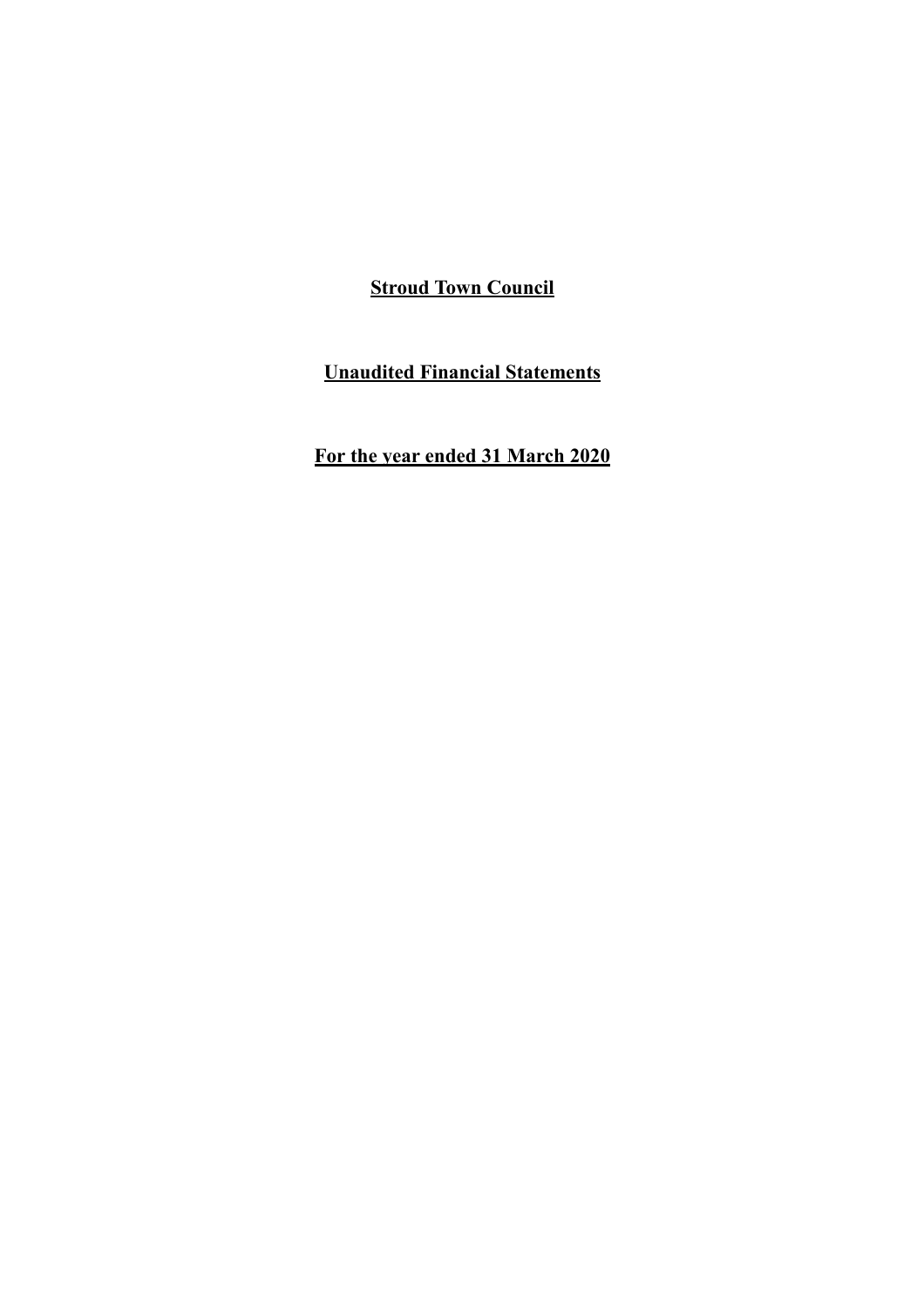# **Table of Contents**

# 31 March 2020

# Page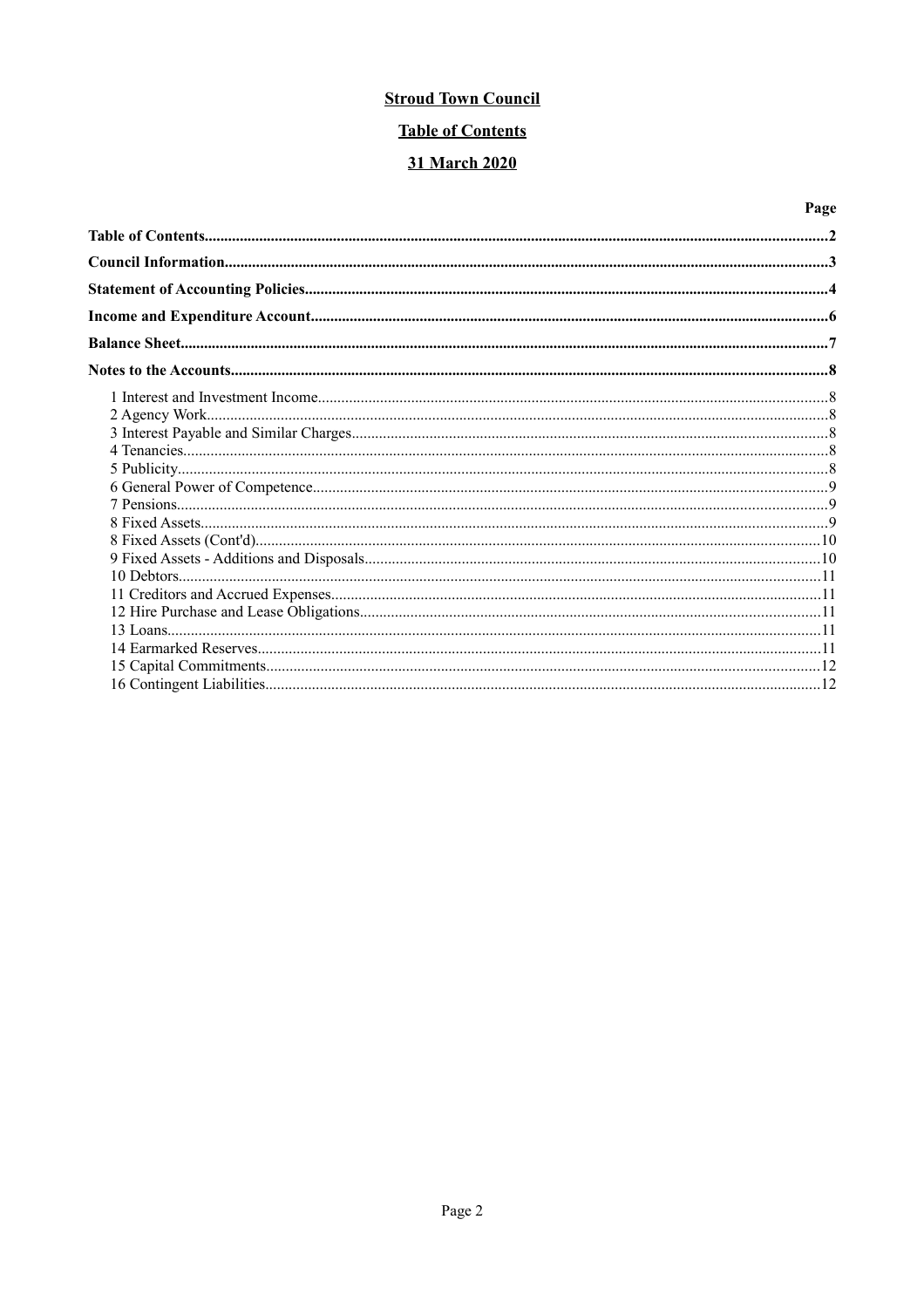## **Council Information**

## **31 March 2020**

 **( Information current at 12th May 2020 )**

## **Mayor**

Cllr Kevin Cranston

#### **Councillors**

Cllr Margaret Poulton (Deputy Mayor)

Cllr Geoffrey Andrews Cllr Simon Arundel Cllr John Bloxsom Cllr Alice Campbell Cllr Laurie Davies Cllr Rob Green Cllr Camilla Hale Cllr John Marjoram Cllr Steven Naumann Cllr Vanessa Price Cllr Alan Sage Cllr Lucas Schoemaker Cllr Haydn Sutton Cllr Chas Townley Cllr Steve Dechan

#### **Clerk to the Council**

Mrs Helen Bojaniwska, BA Hons. Community Governance

#### **Auditors**

PKF Littlejohn 1 Westferry Circus Canary Wharf London E14 4HD BS1 6FT

### **Internal Auditors**

Gloucestershire Association of Parish & Town Councils Cranham House (The OPEX Building) Falcon Close Green Farm Business Park Gloucester GL2 4LY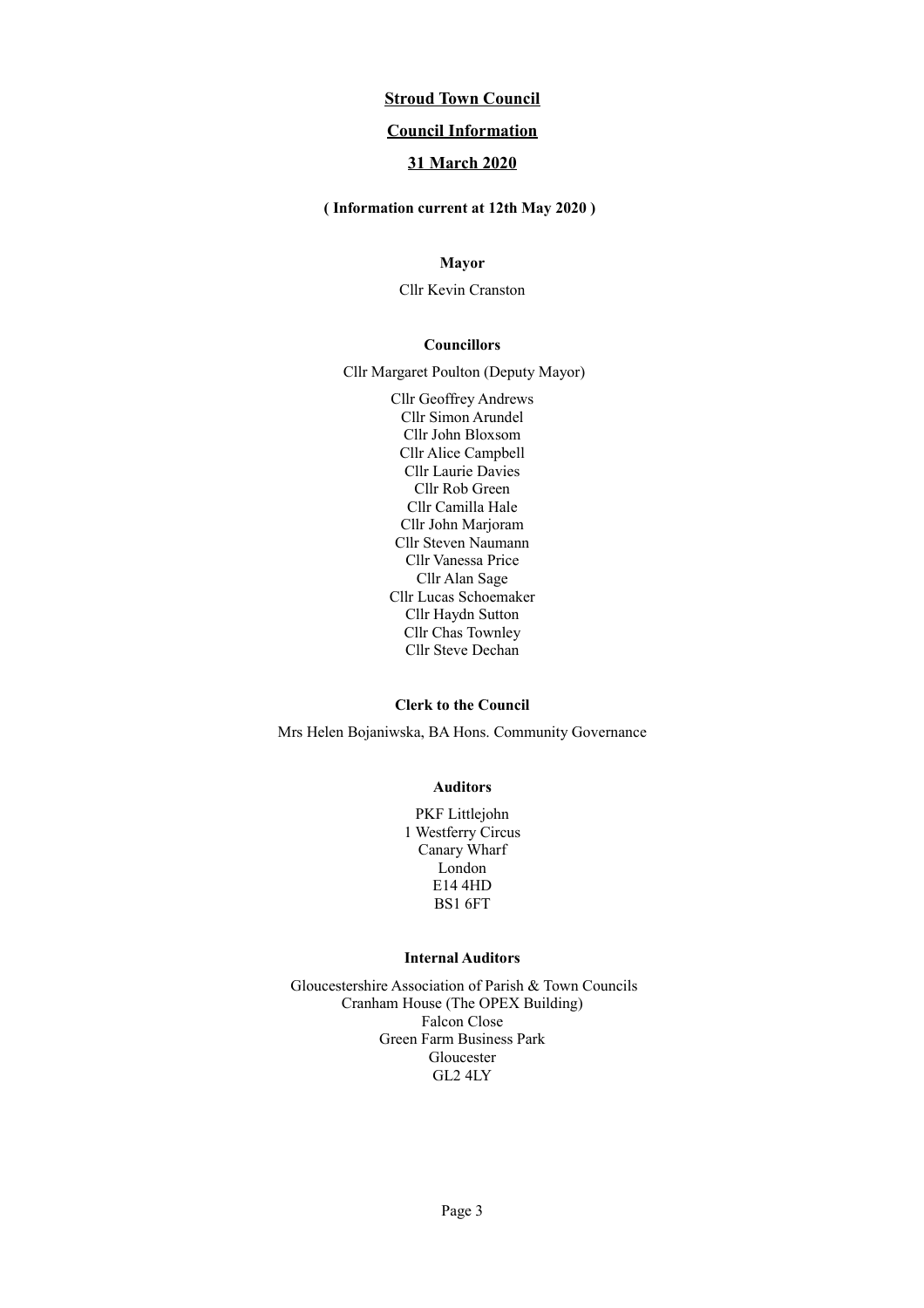#### **Statement of Accounting Policies**

## **31 March 2020**

#### **Auditors**

#### **The name and address of the External Auditors is provided for information only.**

#### **These Statements are not subject to audit and the External Auditors have no responsibility for them.**

#### **Accounting Convention**

The accounts have been prepared in accordance with the Accounting Guidance Notes for Local Councils (the Guide) issued by The Chartered Institute of Public Finance and Accountancy (CIPFA) as applicable to a medium sized council.

These accounts have been prepared having regard to the fundamental accounting concepts of: Going Concern, Prudence, Accruals, Relevance, Consistency, Reliability, Comparability, Understandability and Materiality.

The accounts have been prepared under the historical cost convention.

#### **Fixed Assets**

All expenditure on the acquisition, creation or enhancement of fixed assets is reported in the notes to the accounts, provided that the fixed asset yields benefits to the authority and the services it provides for a period of more than one year. Fixed assets are valued on the basis recommended by CIPFA. The year end values are stated on the following basis:

land, operational properties and other operational assets are reported in notes to the accounts cost (where known) or at insurance values current when first reported as approximating to the lower of net replacement cost and net realisable value at that time (previously reported at current insurance values)

all other assets are included at historical cost except that certain community assets are the subject of restrictive covenants as to their use and /or future disposal. Such assets are therefore considered to have no appreciable realisable value and are included at a nominal value only.

#### **Revenue Grants**

Revenue grants are credited to income when conditions attached thereto have been fulfilled and/or equivalent expenditure has been incurred. Grants received in respect of which the conditions have not been fulfilled, or expenditure incurred, are carried forward as deferred revenue grants.

#### **Debtors and Creditors**

The council reviews the level of its commercial debtors on a regular basis and provisions are made, as required, where the likelihood of amounts proving ultimately collectable is in doubt.

#### **Value Added Tax**

Income and Expenditure excludes any amounts related to VAT, as all VAT suffered/collected is recoverable from or payable to HM Revenue and Customs. Any amounts not so recoverable are treated as a separate expense.

#### **External Loan Repayments**

The council is not required by the Guide to incorporate external borrowings in its Balance Sheet. Details are shown at note 13.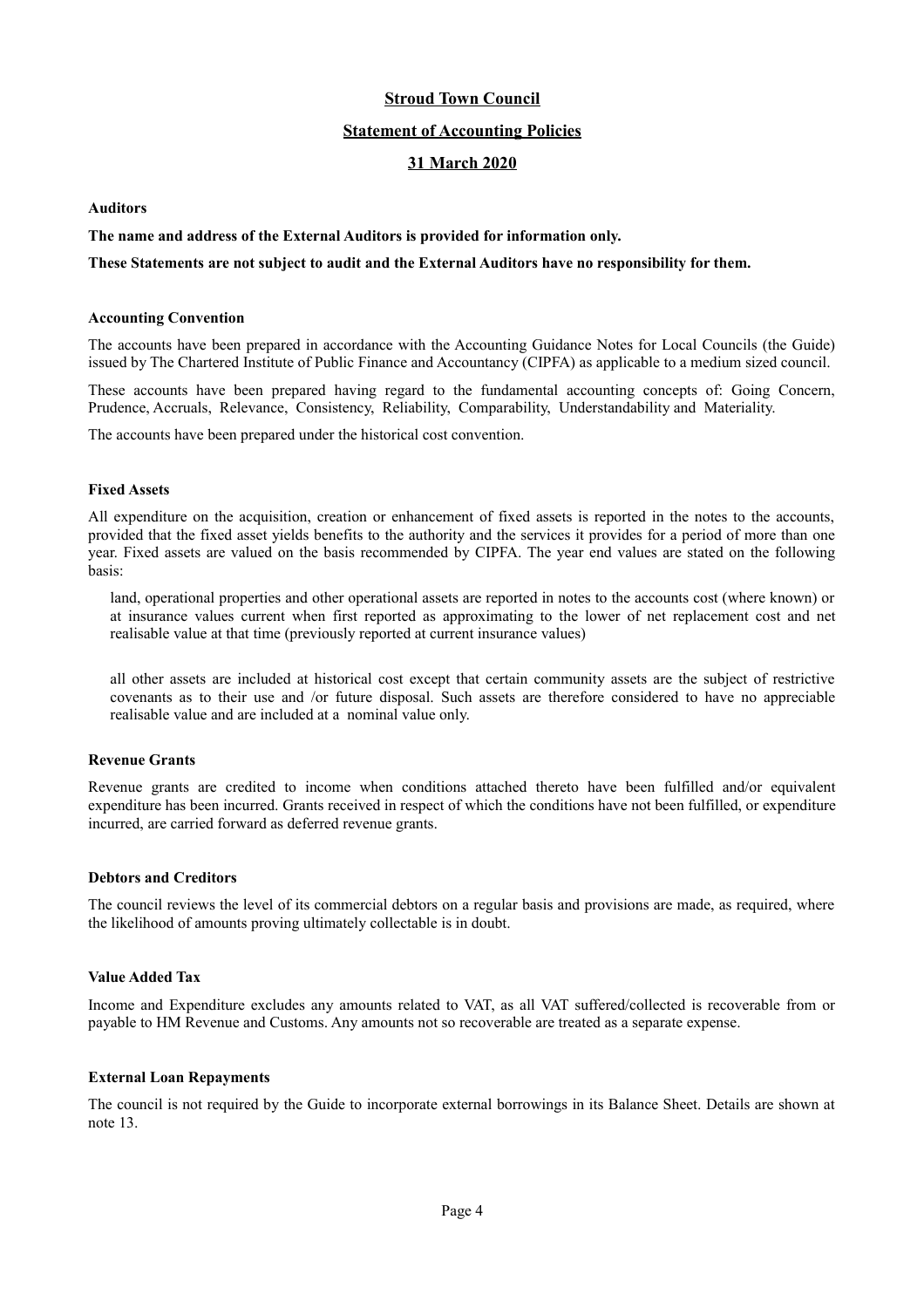## **Statement of Accounting Policies**

## **31 March 2020**

#### **Leases**

The council is not required by the Guide to incorporate Hire Purchase and/or Finance Lease obligations in its Balance Sheet. Details are shown at note 12.

#### **Reserves**

The council maintains certain reserves to meet general and specific future expenditure. The purpose of the council's reserves is explained in note 14.

#### **Interest Income**

All interest receipts are credited initially to general funds.

#### **Pensions**

The pension costs that are charged against precept in the council's accounts, in respect of its employees, are equal to the contributions paid to the funded pension scheme for those employees.

These contributions are determined by the fund's actuary on a triennial basis and are set to meet 100% of the liabilities of the pension fund, in accordance with relevant government regulations.

The next actuarial valuation was due at 31st March 2019 and any change in contribution rates as a result of that valuation will take effect from 1st April 2020.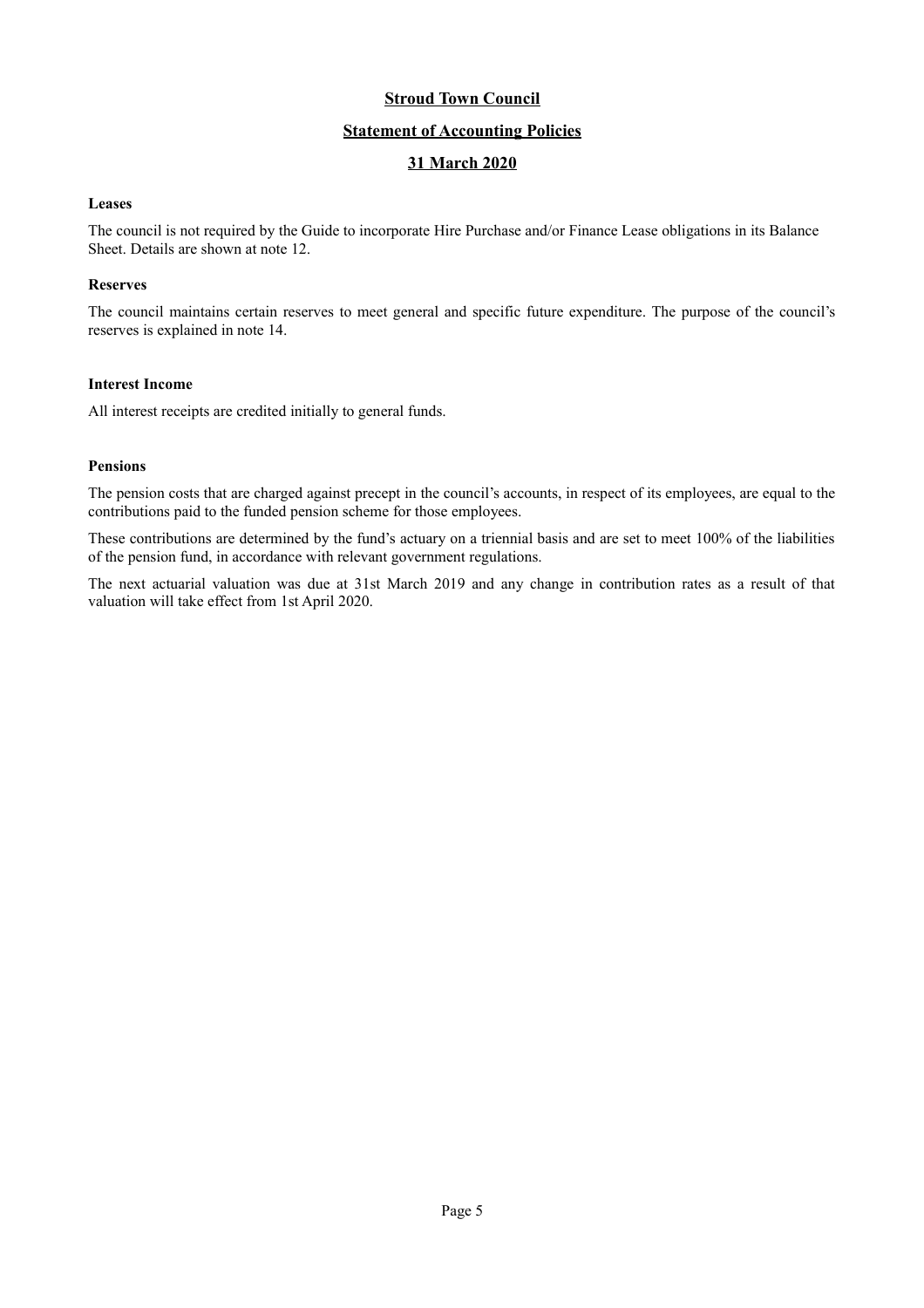# **Income and Expenditure Account**

# **31 March 2020**

|                                          | <b>Notes</b> | 2020<br>£ | 2019<br>£ |
|------------------------------------------|--------------|-----------|-----------|
| <b>INCOME</b>                            |              |           |           |
| Precept on Principal Authority           |              | 682,953   | 621,918   |
| Loan & Capital Receipts                  |              | 866       | 139,762   |
| Interest and Investment Income           | $\mathbf{1}$ | 3,952     | 4,074     |
| Cemetery                                 |              | 30,216    | 37,623    |
| Town & Cultural                          |              | 81,803    | 45,032    |
| Establishment/General Administration     |              | 6,656     | 6,656     |
| Subscription Room                        |              | 750       | 24,592    |
| Sale Of Fixed Assets                     |              |           | 1,250     |
|                                          |              | 807,196   | 880,907   |
|                                          |              |           |           |
| <b>EXPENDITURE</b>                       |              |           |           |
| Establishment/General Administration     |              | 284,018   | 252,749   |
| <b>Election Expenses</b>                 |              | 330       |           |
| Capital Expenditure                      | 9            | 19,773    | 20,059    |
| Loan Interest and Capital Repayments     | 3            | 35,248    | 19,812    |
| Operational Expenditure:                 |              |           |           |
| Leisure and Recreation                   |              | 271,130   | 197,349   |
| Allotments                               |              | 33,406    | 52,859    |
| Cemetery                                 |              | 40,754    | 41,138    |
| Town & Cultural                          |              | 24,441    | 19,818    |
| Planning and Development                 |              |           | 12        |
| Highways, Footpaths & Sims Clock         |              | 1,910     | 1,488     |
| Lansdown Hall                            |              | 17,383    | 9,914     |
| <b>Subscription Room</b>                 |              | 11,743    | 142,802   |
| Community                                |              | 47,695    | 53,629    |
| Town Centre Regeneration                 |              | 36,635    | 37,612    |
|                                          |              | 824,466   | 849,241   |
| <b>General Fund</b>                      |              |           |           |
| Balance at 01 April 2019                 |              | 284,958   | 308,429   |
| Add: Total Income                        |              | 807,196   | 880,907   |
|                                          |              | 1,092,154 | 1,189,336 |
|                                          |              |           |           |
| Deduct: Total Expenditure                |              | 824,466   | 849,241   |
|                                          |              | 267,688   | 340,095   |
| Transfer from/(to) Earmarked Reserves    | 14           | 62,409    | (55, 137) |
| General Reserve Balance at 31 March 2020 |              | 330,097   | 284,958   |

*The notes on pages [8](#page-7-0) to [12](#page-11-0) form part of these unaudited statements.*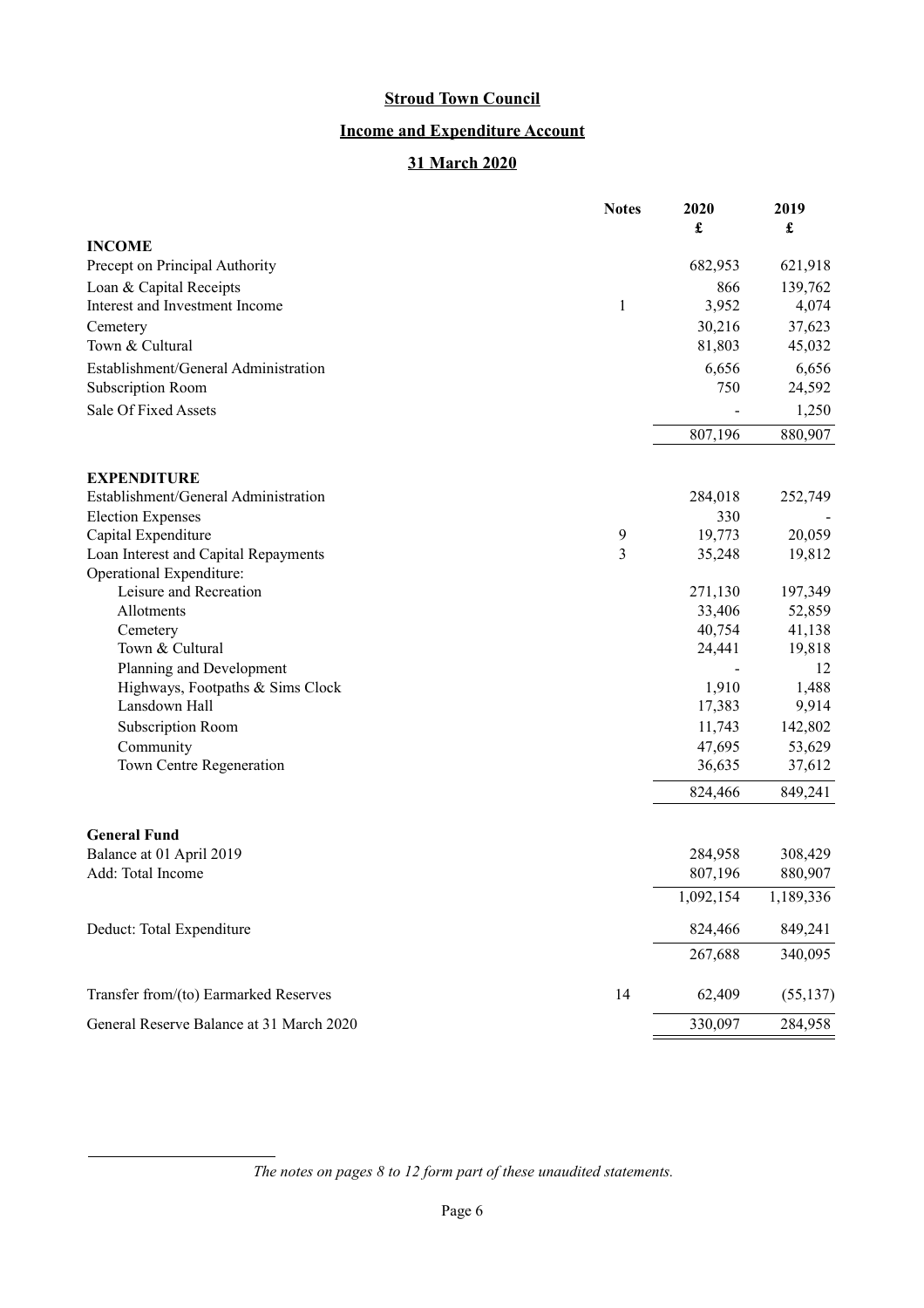# **Balance Sheet**

# **31 March 2020**

|                                              | <b>Notes</b> | 2020      | 2020    | 2019      |
|----------------------------------------------|--------------|-----------|---------|-----------|
|                                              |              | £         | £       | £         |
| <b>Current Assets</b>                        |              |           |         |           |
| Debtors and prepayments                      | 10           | 20,833    |         | 39,283    |
| Investments                                  |              | 439,436   |         | 358,457   |
| Cash at bank and in hand                     |              | 254,302   |         | 337,966   |
|                                              |              | 714,571   |         | 735,706   |
| <b>Current Liabilities</b>                   |              |           |         |           |
| Creditors and income in advance              | 11           | (25, 599) |         | (29, 464) |
| <b>Net Current Assets</b>                    |              |           | 688,972 | 706,242   |
| <b>Total Assets Less Current Liabilities</b> |              |           | 688,972 | 706,242   |
| <b>Total Assets Less Liabilities</b>         |              |           | 688,972 | 706,242   |
| <b>Capital and Reserves</b>                  |              |           |         |           |
| <b>Earmarked Reserves</b>                    | 14           |           | 358,875 | 421,284   |
| <b>General Reserve</b>                       |              |           | 330,097 | 284,958   |
|                                              |              |           | 688,972 | 706,242   |

| Cllr Kevin Cranston | Mrs Helen Bojaniwska, BA Hons. Community<br>Governance |
|---------------------|--------------------------------------------------------|
| Mayor               | Responsible Financial Officer                          |
|                     |                                                        |

Date: ...................................... ......................................

*The notes on pages [8](#page-7-0) to [12](#page-11-0) form part of these unaudited statements.*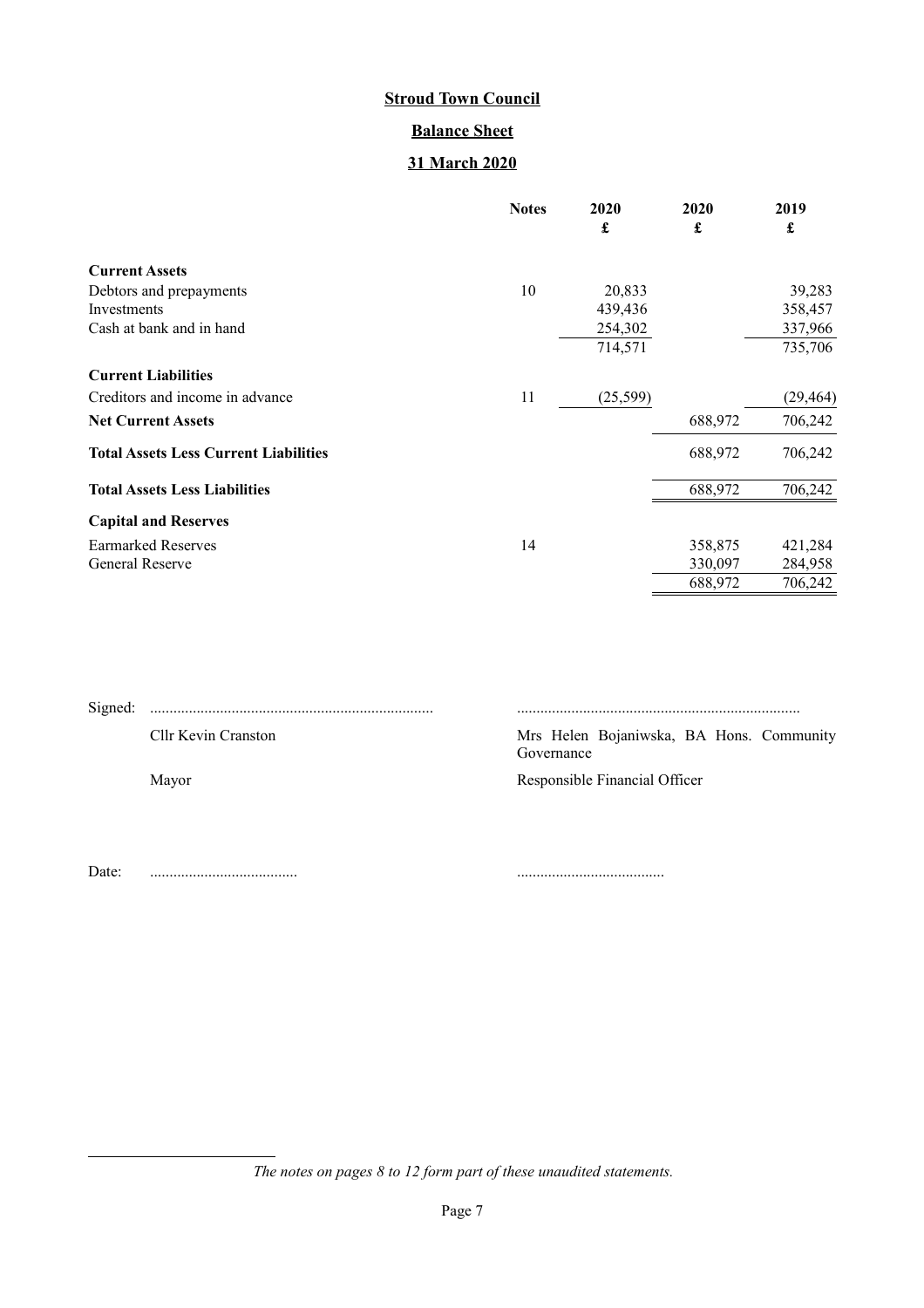### **Notes to the Accounts**

## **31 March 2020**

### <span id="page-7-0"></span>**1 Interest and Investment Income**

|                                 | 2020  | 2019  |
|---------------------------------|-------|-------|
|                                 |       |       |
| Interest Income - General Funds | 3,952 | 4.074 |
|                                 | 3.952 | 4.074 |
|                                 |       |       |

#### **2 Agency Work**

During the year the Council undertook no agency work on behalf of other authorities.

During the year the Council commissioned no agency work to be performed by other authorities.

## **3 Interest Payable and Similar Charges**

| o microst rayable and bining charges | 2020   | 2019<br>£ |
|--------------------------------------|--------|-----------|
| Loan Repayments & Interest           | 35,248 | 19.812    |
|                                      | 35,248 | 19,812    |

### **4 Tenancies**

During the year the following tenancies were held:

### *Council as landlord*

| <b>Tenant</b>                                        | <b>Property</b>                                               | Rent p.a.<br>£ | Repairing/<br><b>Non-Repairing</b> |
|------------------------------------------------------|---------------------------------------------------------------|----------------|------------------------------------|
| Open House<br>[formerly known as Five Valleys Foyer] | 58a and 58b London Road, Stroud<br>[Flats above Thanet House] | 6,615          | Repairing                          |
| Lansdown Hall and Gallery                            | Lansdown Hall and Gallery,<br>Lansdown, Stroud                |                | Repairing                          |
| <b>Stroud Subscription Rooms Trust</b>               | Subscription Rooms, George Street, Stroud                     |                | Repairing                          |

*Council as tenant*

| Landlord      | <b>Property</b>       | Rent p.a. | Repairing/<br><b>Non-Repairing</b> |
|---------------|-----------------------|-----------|------------------------------------|
| Mrs P. Phipps | Depot at Libbys Drive | 10.000    | Repairing                          |

## **5 Publicity**

Section 5 of the Local Government Act 1986 requires the council to disclose expenditure on publicity. Details are shown under the following broad categories:

|                      | 2020   | 2019<br>¥<br>ىق |
|----------------------|--------|-----------------|
|                      |        |                 |
| Newsletter & Website | 5,582  | 1,900           |
| Other Advertising    | 300    | 346             |
| Publicity            | 8.940  | 8.975           |
|                      | 14.822 | 1.221           |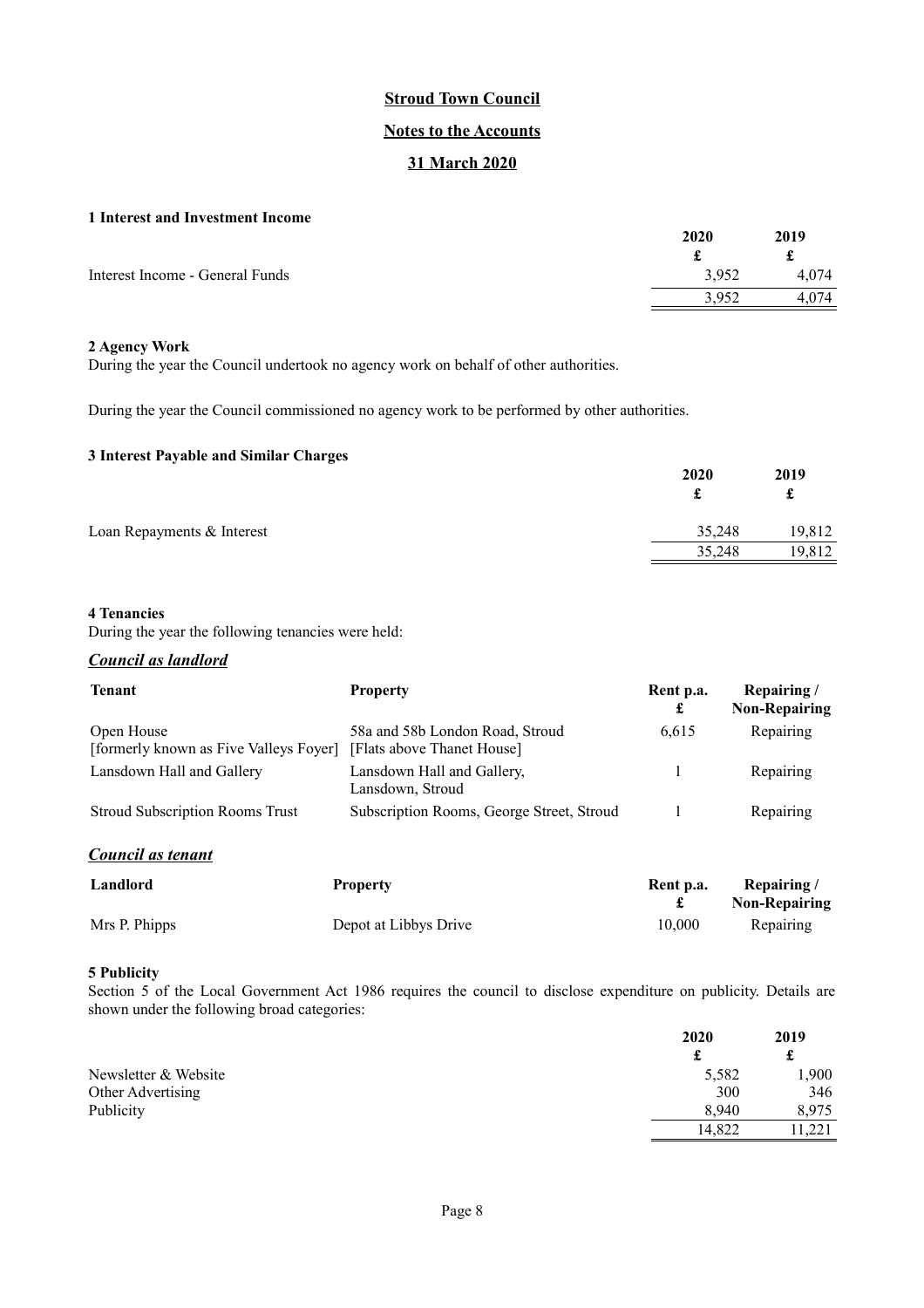## **Notes to the Accounts**

## **31 March 2020**

### **6 General Power of Competence**

With effect from 18th May 2015 Stroud Town Council acquired the right to exercise the General Power of Competence extended to Town and Parish Councils under the Localism Act 2011 by S.I. 2012 No 965 (The Parish Councils (General Power of Competence) (Prescribed Conditions) Order 2012). Therefore, with effect from 18th May 2015 the council no longer exercises the powers conveyed by Section 137 of the Local Government Act 1972 (as amended).

#### **7 Pensions**

For the year of account the council's contributions equal 23.20% of employees' pensionable pay. These contributions will increase to 23.60%, in future years, in order to provide adequately for future liabilities.

## **8 Fixed Assets**

|                                             | 2020<br>£<br>Value | 2019<br>£<br>Value |
|---------------------------------------------|--------------------|--------------------|
| At 31 March the following assets were held: |                    |                    |
| <b>Freehold Land and Buildings</b>          |                    |                    |
| Thanet House London Road Stroud             | 270,796            | 270,796            |
| Cemetery Storage Shed                       | 5,491              | 5,491              |
| Lansdown Hall                               | 374,410            | 374,410            |
| <b>Stroud Subscription Room</b>             | 1                  | 1                  |
|                                             | 650,698            | 650,698            |
| <b>Vehicles and Equipment</b>               |                    |                    |
| Office Furniture & Equipment                | 9,745              | 9,745              |
| Grounds Maintenance Equipment               | 46,983             | 46,983             |
| Play Equipment                              | 114,793            | 114,793            |
| Vehicles                                    | 38,707             | 31,757             |
| Intruder Alarm System                       | 1,938              | 1,938              |
| Hearing Loop- IR System                     | 6,703              |                    |
| Laser Speed Device                          | 2,243              |                    |
|                                             | 221,112            | 205,216            |
| <b>Infrastructure Assets</b>                |                    |                    |
| <b>Street Furniture</b>                     | 5,944              | 5,944              |
| Christmas Lights                            | 5,736              | 4,560              |
| <b>Bus Shelter</b>                          | 4,084              | 4,084              |
| Handrail                                    | 1,750              | 1,750              |
| Park Gardens - Dry Stone Wall               | 4,000              | 4,000              |
| Telephone Kiosk                             | 1                  | -1                 |
| Information Panels & Notice Boards          | 3,883              | 3,883              |
| Salt & Grit Bins (12)                       | 1,647              | 1,647              |
| Defibrillator                               | 4,536              | 4,536              |
| Cemetery Fence & Gate                       | 2,699              |                    |
|                                             | 34,280             | 30,405             |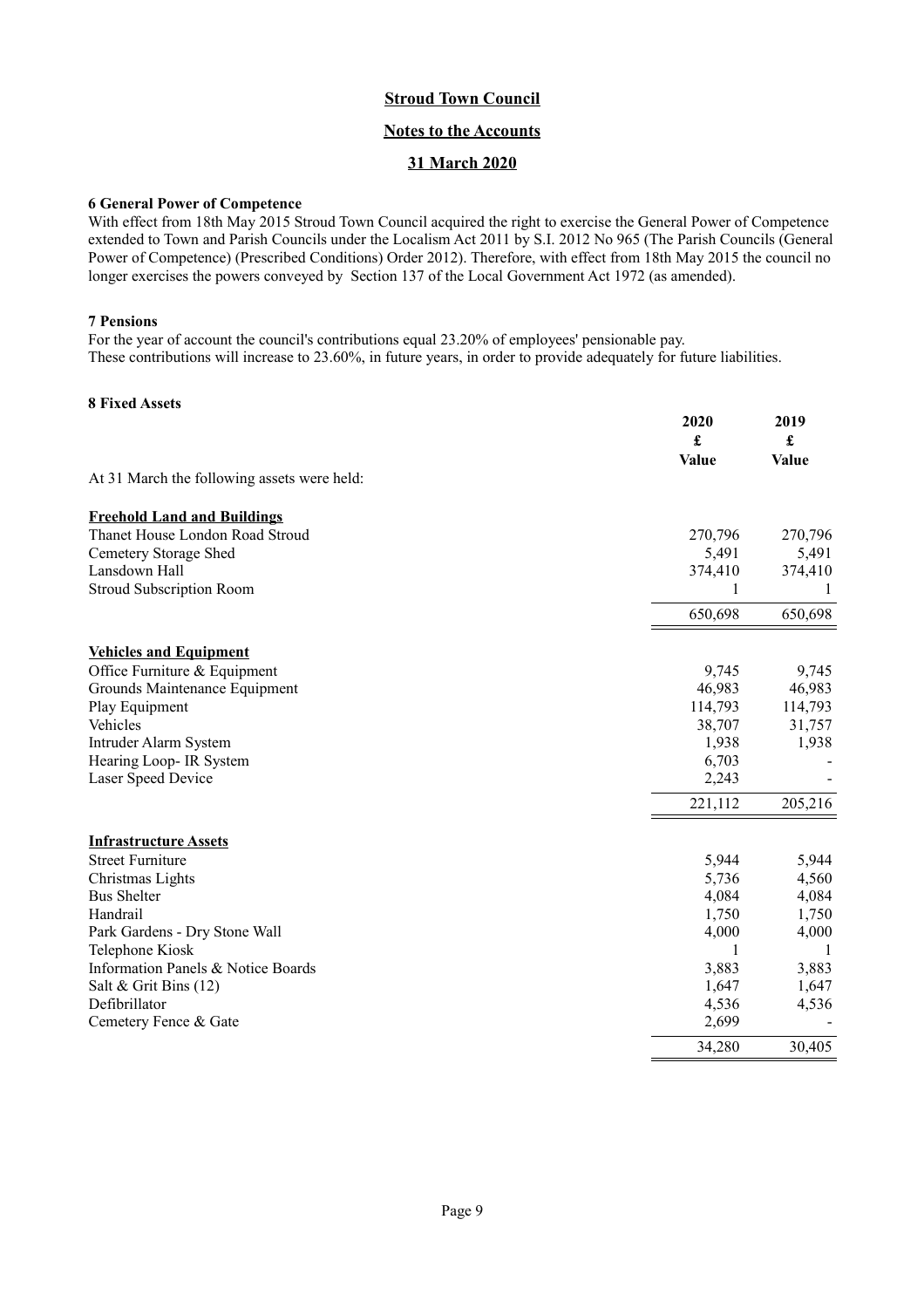# **Notes to the Accounts**

# **31 March 2020**

# **8 Fixed Assets (Cont'd)**

|                                     | 2020<br>£<br>Value | 2019<br>£<br><b>Value</b> |
|-------------------------------------|--------------------|---------------------------|
| <b>Community Assets</b>             |                    |                           |
| Allotments - Uplands                |                    |                           |
| Allotments - Off Stratford Rd       |                    |                           |
| Allotments - Summer Street          |                    |                           |
| Allotments - Bisley Old Rd          |                    |                           |
| Allotments - Spider Lane            |                    |                           |
| Park Gardens                        |                    |                           |
| Daisy Bank                          |                    |                           |
| <b>Uplands Playing Field</b>        |                    |                           |
| Swifts Hill Triangle                |                    |                           |
| Old Chapel Drive                    |                    |                           |
| Land at Summer Crescent             |                    |                           |
| Parliament St Burial Ground         |                    |                           |
| Land For Lansdown Hall Extention    |                    |                           |
| <b>Stroud Cemetery</b>              | 254                | 254                       |
| <b>Bank Gardens</b>                 | 253                | 253                       |
| Sims Clock                          | 253                | 253                       |
| Telephone Kiosk (2)                 |                    |                           |
| Amenity Space at Lower Street       | 6,000              | 6,000                     |
| Holy Trinity Pocket Park            | 18,000             | 18,000                    |
| Land off Cainscross Road            | 75,000             | 75,000                    |
|                                     | 99,775             | 99,773                    |
| <b>Unquoted Investments</b>         |                    |                           |
| <b>Biodynamic Land Trust Shares</b> | 500                | 500                       |
|                                     | 500                | 500                       |
|                                     | 1,006,365          | 986,592                   |

The basis of valuation of the above assets is set out in the Statement of Accounting Policies.

# **9 Fixed Assets - Additions and Disposals**

|                                                        | 2020<br>£       | 2019<br>£       |
|--------------------------------------------------------|-----------------|-----------------|
|                                                        | Cost            | Cost            |
| During the year the following assets were purchased:   |                 |                 |
| Operational Land and Buildings                         |                 |                 |
| Vehicles and Equipment                                 | 15,896          | 15,522          |
| Infrastructure Assets                                  | 3,875           | 4,536           |
| <b>Community Assets</b>                                |                 |                 |
|                                                        | 19,773          | 20,059          |
|                                                        | <b>Proceeds</b> | <b>Proceeds</b> |
| During the year the following assets were disposed of: |                 |                 |
| Vehicles and Equipment                                 |                 | 1,250           |
|                                                        |                 | 1,250           |

No assets were disposed of during the year.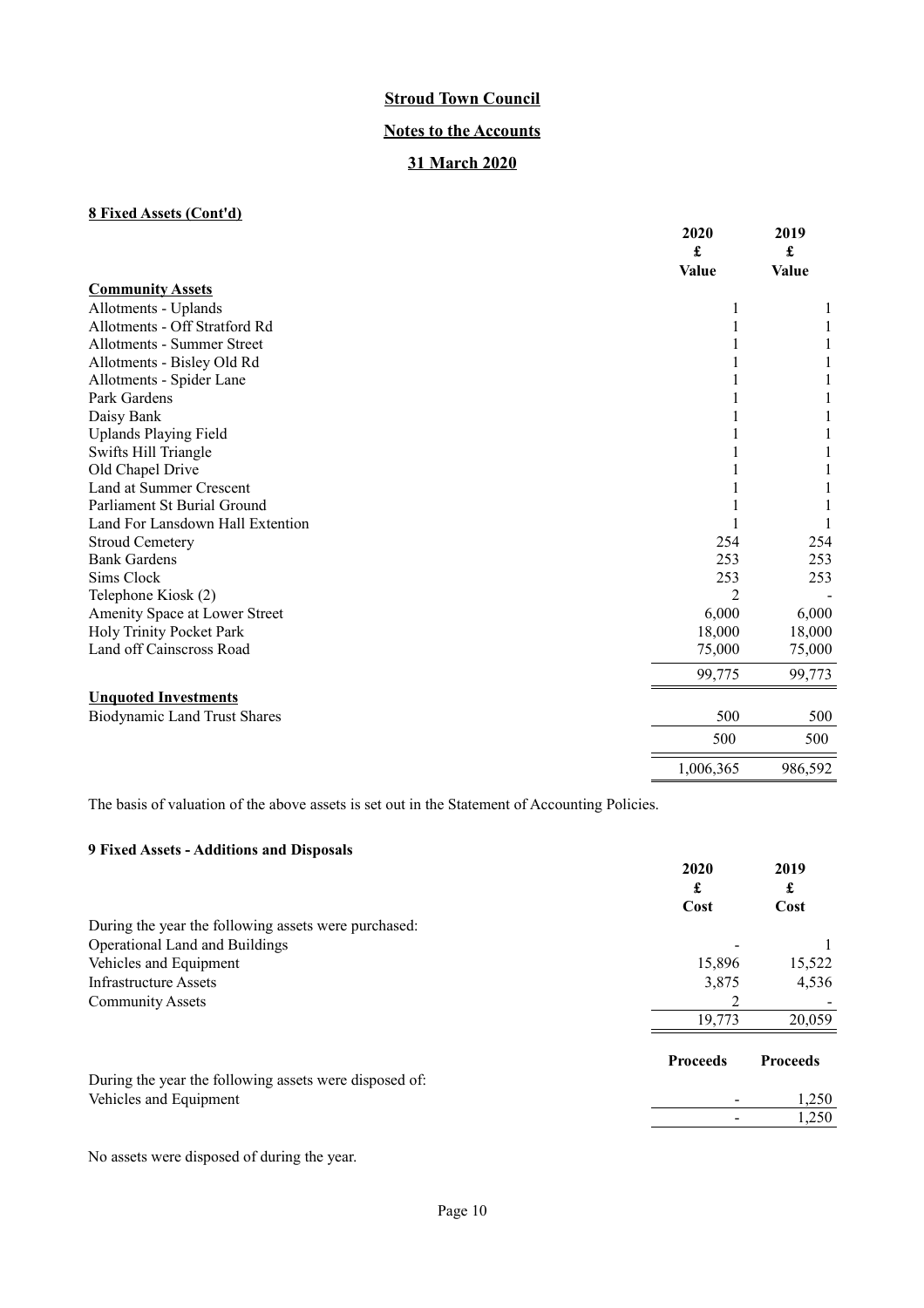## **Notes to the Accounts**

## **31 March 2020**

## **10 Debtors**

|                      | 2020   | 2019   |
|----------------------|--------|--------|
|                      | £      | £      |
| <b>Trade Debtors</b> | 1,803  | 10,000 |
| VAT Recoverable      | 7,706  | 21,069 |
| Prepayments          | 11,324 | 8,214  |
|                      | 20,833 | 39,283 |

#### **11 Creditors and Accrued Expenses**

| 2020   | 2019   |
|--------|--------|
| £      | £      |
| 22,491 | 21,232 |
| 3,108  | 8,232  |
| 25,599 | 29,464 |
|        |        |

25,599

## **12 Hire Purchase and Lease Obligations**

At 31 March the following hire purchase agreement(s) and lease(s) were in operation:

|                 |                                    | <b>Annual Lease/Hire</b> |                       |
|-----------------|------------------------------------|--------------------------|-----------------------|
|                 |                                    | Pavable                  |                       |
| Hire/Lessor     | <b>Purpose</b>                     |                          | <b>Year of Expiry</b> |
| Konica Minolta  | Photocopier                        | 297.16                   | 2024                  |
| Renault Finance | Kangoo ZE Electric Battery for van | 360.00                   | 2022                  |

#### **13 Loans**

At the close of business on 31 March 2020 the following loans to the council were outstanding:

| Lender                  | <b>Loan Period</b> | Amount<br>£ | <b>Years</b><br>Remaining |
|-------------------------|--------------------|-------------|---------------------------|
| Public Works Loan Board | 10 Years from 2019 | 127,197     | 9                         |
| Public Works Loan Board | 20 Years from 2010 | 107.806     |                           |
| Public Works Loan Board | 20 years from 2014 | 77.616      | 15                        |
|                         |                    | 312.619     |                           |

### **14 Earmarked Reserves**

|                                 | <b>Balance at Contribution Contribution Balance at</b> |        |                                      |         |
|---------------------------------|--------------------------------------------------------|--------|--------------------------------------|---------|
|                                 | 01/04/2019                                             |        | to reserve from reserve $31/03/2020$ |         |
|                                 |                                                        |        |                                      |         |
| <b>Asset Renewal Reserves</b>   | $\overline{\phantom{a}}$                               |        |                                      |         |
| <b>Other Earmarked Reserves</b> | 421.284                                                | 92,090 | (154.499)                            | 358,875 |
| <b>Total Earmarked Reserves</b> | 421.284                                                | 92.090 | (154.499)                            | 358,875 |

The Other Earmarked Reserves are credited with amounts set aside from revenue to fund specific known commitments of the council.

The Other Earmarked Reserves at 31 March 2020 are set out in detail at Appendix A.